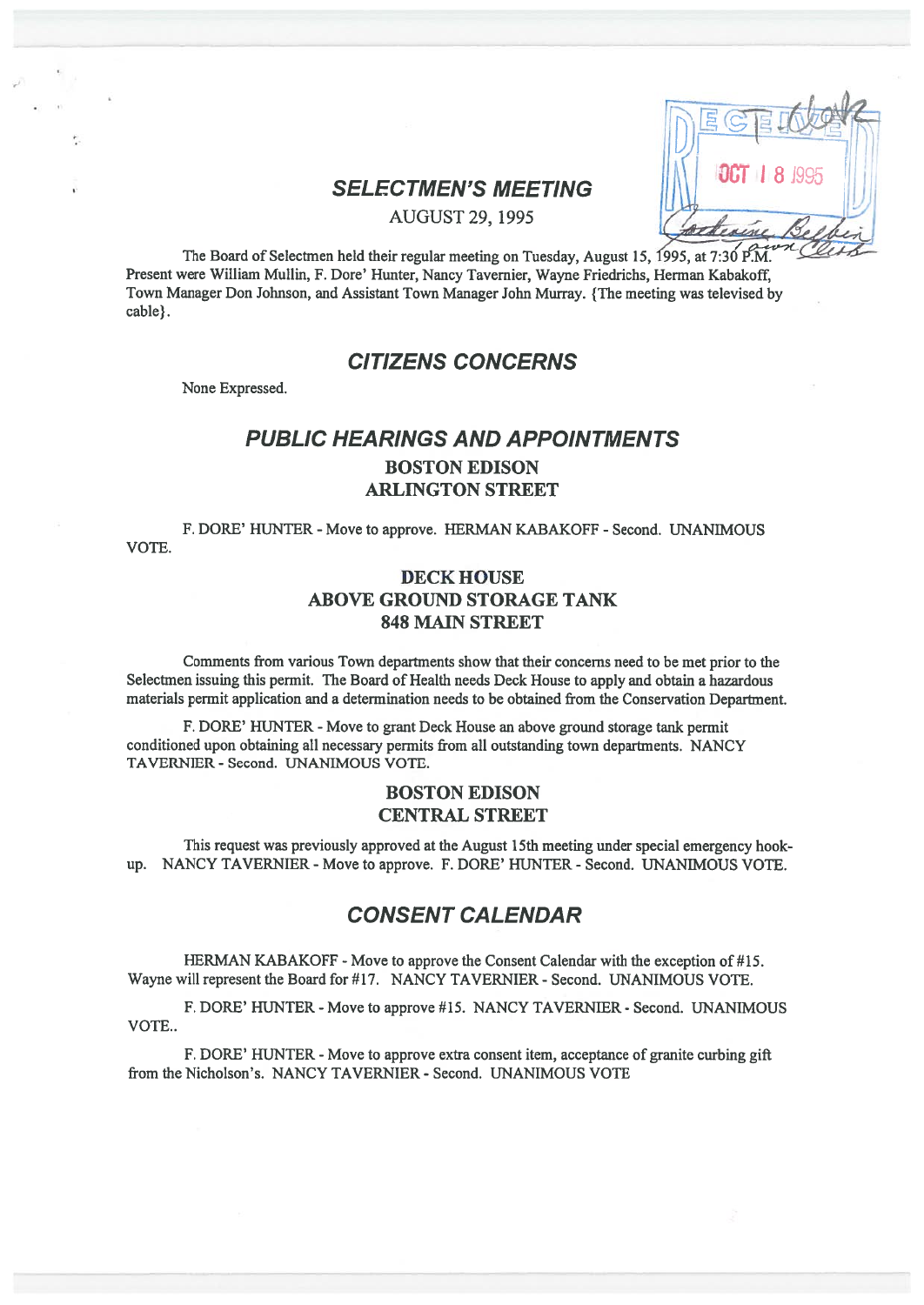# SITE PLAN 7/11/95-352 JUST LOAF'N BREAD COMPANY 344 GREAT ROAD

<sup>A</sup> consultant from Boston Daily Bread was presen<sup>t</sup> along with the Co-owners of the propose<sup>d</sup> business which will be located at <sup>344</sup> Great Road. The consultant stated that she had opene<sup>d</sup> <sup>22</sup> stores throughout the country. The propose<sup>d</sup> store will bake bread daily and will consist of fat free breads, muffms, and scones. There is presently <sup>a</sup> store located in Sudbury and Brookline. The breads are made from whole grains which are milled only as needed, and no breads will be kept on site longer than <sup>24</sup> hours. The owners are eager to address all concerns from various departments. Any leftover bread will be donated to local charities at the end of the day.

The special permit reques<sup>t</sup> is needed to allow <sup>15</sup> seats which will make this facility <sup>a</sup> restaurant type use.

Diane Harpel an abutter to the property spoke about her concerns with this use. Ms. Harpel stated that the abutters are very concerned with the odors that will be produced, noise levels (regarding deliveries), possible rodent problems and trash problems. The consultant stated that filters can be installed which can filter approximately 95% of the odors. Deliveries will only be made every two months at approximately 5:00 AM to 6:00 AM. <sup>A</sup> pes<sup>t</sup> control <sup>p</sup>lan has been developed in order to eliminate the possibility of pes<sup>t</sup> nuisance. No dumpsters are on site, trash control is up to the individual stores.

HERMAN KABAKOFF - Move to take special use permit 7/11/95-352 Just Loaf'n Bread Company under advisement. F. DORE' HUNTER - Second. UNANIMOUS VOTE.

#### COMMON VICTULLER LICENSE

#### JUST LOAF'N BREAD COMPANY

#### 344 GREAT ROAD

HERMAN KABAKOFF - Move to grant common victuller license to Just Loaf'n Bread Company contingent upon approval of special use permit. F. DORE' HUNTER - Second. UNANIMOUS VOTE.

#### JOHN DUNBAR

#### HISTORIC DISTRICT COMMITTEE INTERVIEW

#### FULL MEMBER

Mr. Dunbar notified staff prior to this meeting that he intends to withdraw his application and <sup>a</sup> letter will be forthcoming.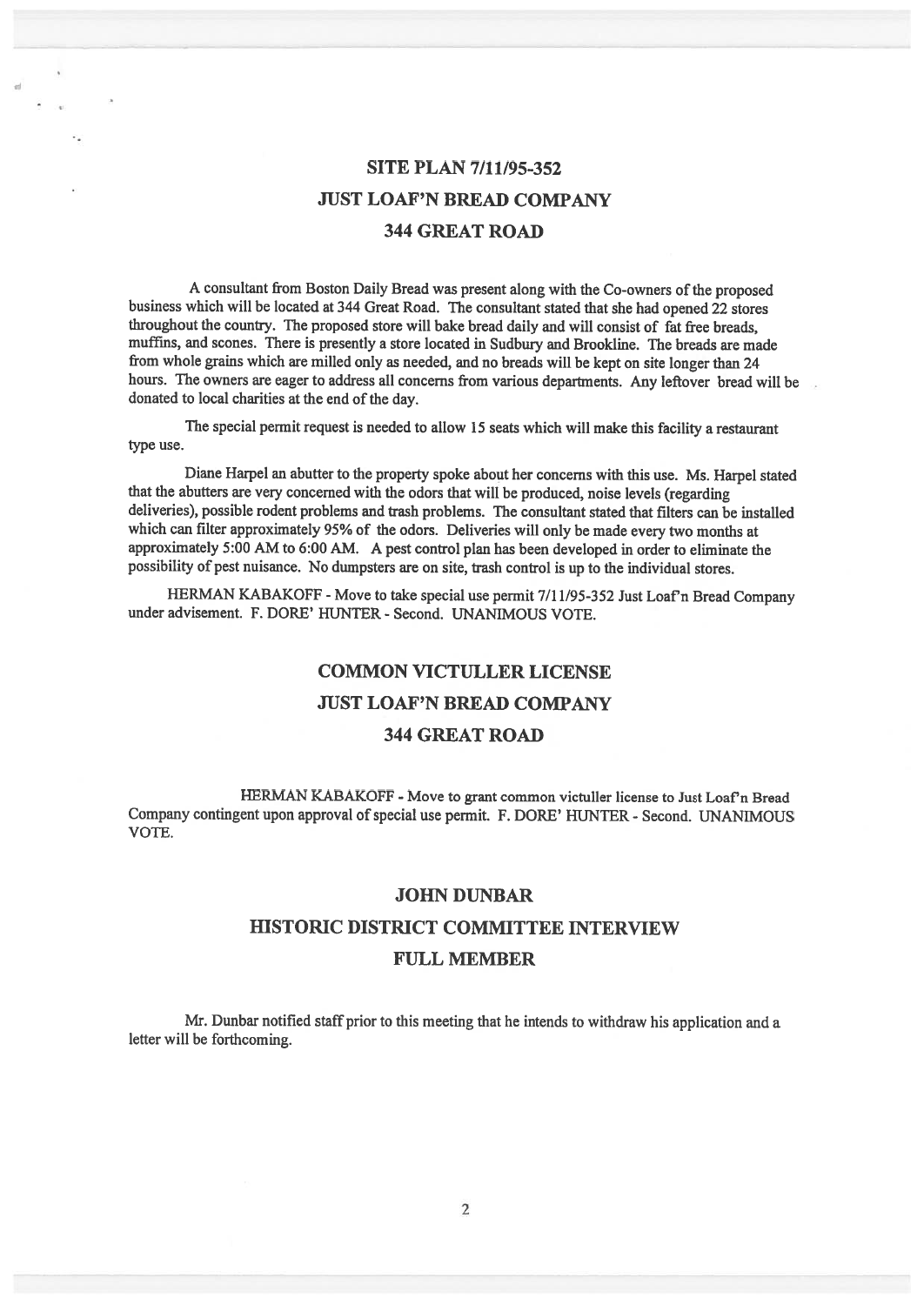#### FENCE COMPLAINT

#### HEATHER HILL ROAD

The Town Manager received <sup>a</sup> complaint from <sup>a</sup> citizen of Heather Hill Road regarding <sup>a</sup> fence his neighbor had installed that extends into the Town's right of way. The complainant stated that the fence caused poor visibility as it is situated where Heather Hill Road curves. Mr. Zizza, owner ofthe fence, was presen<sup>t</sup> before the Board of Selectmen and stated that he installed the fence to eliminate the intrusions from the neighbors which resulted in the damage to his property. Mr. Zizza also stated that he did not know that the Town owned 12 feet from the road and the reason he installed the fence that far out was to ward the snow plow off. The Board briefly discussed this problem and stated that the neighbors should work this out amongs<sup>t</sup> themselves without Board involvement.

F. DORE' HUNTER - Move to defer this matter to see if neighbors can confer and resolve this issue. If not the Board will address this matter at <sup>a</sup> future meeting. WAYNE FRIEDRICHS - Second. UNANIMOUS VOTE.

# CHRISTOPHER TOLLEY PLANNING BOARD ASSOCIATE MEMBER

The Board asked Mr. Tolley what his interest is in wanting to be an associate member of the Planning Board. Mr. Tolley stated he enjoyed politics and had become involved with Town governmen<sup>t</sup> as <sup>a</sup> South Acton village committee member. Mr. Tolley's experience in real estate as an attorney will be beneficial to the Planning Board.

Mr. Tolley is also president of the Board of Governors at Mill Corner and has been very involved with the agreemen<sup>t</sup> reached between Mill Corner and the Town regarding the proposed installation of sewers in South Acton.

F. DORE' HUNTER - Move to appoint Christopher Tolley as an associate member of the Planning Board for <sup>a</sup> one year term expiring June 30, 1996. NANCY TAVERNIER - Second. UNANIMOUS VOTE.

#### RITA DOLAN

#### BOARD OF HEALTH

#### ASSOCIATE MEMBER

Bill Mullin expressed his gratitude with Ms. Dolan as to all of her volunteerism throughout the Town of Acton. Ms. Dolan is actively involved with Friends of the Acton Nursing Service. Ms. Dolan would like to bring her knowledge to the Board of Health.

F. DORE' HUNTER - Move to appoint Rita Dolan as an associate member of the Board of Health for <sup>a</sup> one year term expiring 6/30/96. NANCY TAVERNIER - Second. UNANIMOUS VOTE.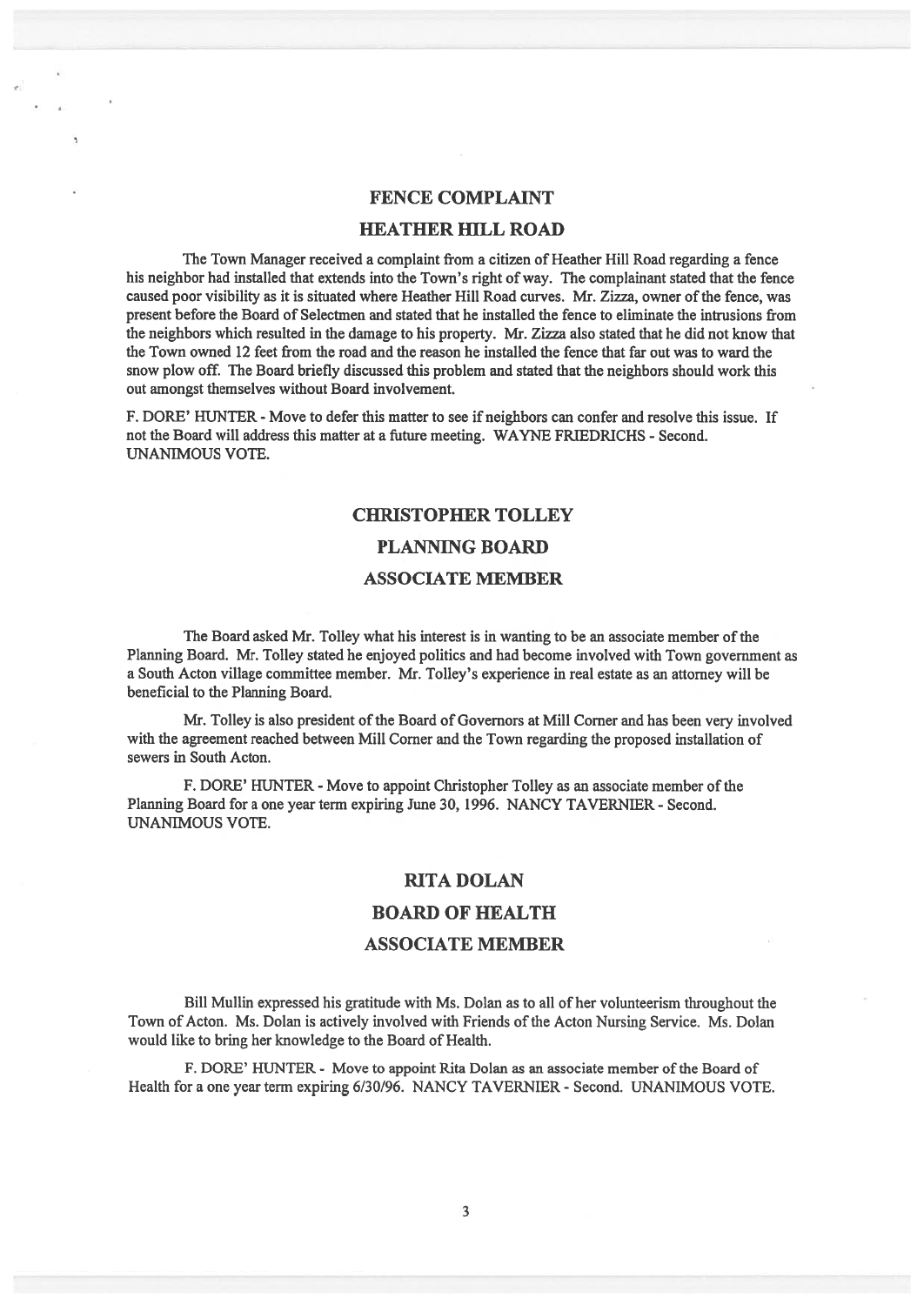# MUNICIPAL POWER STUDY COMMITTEE **DISCUSSION**

Members of the Municipal Power Study Committee were present to discuss their final report with the Board. The repor<sup>t</sup> outlined three major concerns that the Power Study Committee had regarding the propose<sup>d</sup> creation of Acton's own electric power <sup>p</sup>lant. The Board stated that the committee should discuss this with Boston Edison prior to submitting <sup>a</sup> repor<sup>t</sup> to the Townspeople. The committee stated that \$25,000 is needed for a feasibility study. The Board discussed in depth whether or not we should wait to make sure there is interest with the Townspeople regarding this conversion. The committee stated that it would cost roughly \$9,000,000 to operate <sup>a</sup> power <sup>p</sup>lant to serve all of Acton. The Board suggested that the committee obtain <sup>a</sup> copy of <sup>a</sup> study that was conducted by the Boston Globe approximately <sup>7</sup> years ago which shows Boston Edison power outages for surrounding towns. The Board asked if this conversion takes <sup>p</sup>lace will it be as reliable as Boston Edison, will there be longer outages, how many employees will be needed, how would a natural disaster be handled (i.e. hurricane)? The Board also asked if there are opponents to this, and could we hear their concerns?

The committee stated that they would like this scheduled on the next town meeting whether that be a special or annual town meeting. The committee stated that if the Board does not endorse this they will pu<sup>t</sup> this on the warrant by citizen petition.

Bill Mullin stated that he would be against this conversion due to the risk factor, and the bonding capacity required. All of the Board members stated that feedback from Edison would be <sup>a</sup> factor prior to <sup>a</sup> decision being made.

### ICE HOUSE POND PRESENTATION BY TOM TIDMAN AND RICHARD HOWE

Tom Tidman and Richard Howe were present before the Board with an update to the status of the dredging of Ice House Pond. Tom outlined the extensive permitting process that needed to take <sup>p</sup>lace prior to work beginning. Pictures were presented to the Board showing the start ofthe dredging to the end. Tom outlined the work done and stated the conditions that were found. Approximately five feet of material was excavated and <sup>a</sup> sand layer was found at the bottom. The excavated material which is approximately 18,000 cubic feet will be reused by the Town for various projects in Acton. Richard Howe stated that the new bulldozer was <sup>a</sup> lifesaver and helped the Town tremendously in dredging the pond.

The Board thanked Tom and Dick for <sup>a</sup> job well-done.

## EAGLE SCOUT COURT OF HONOR JOHN PATRICK CONDON

Dore' will represen<sup>t</sup> the Board.

#### POLICY REVIEW

Dore' stated that he has reviewed the existing policies that are currently expired. Dore' stated that for most of the policies he extended the expiration date and also made some minor changes. The Board reviewed these changes and stated that they were satisfied with these changes.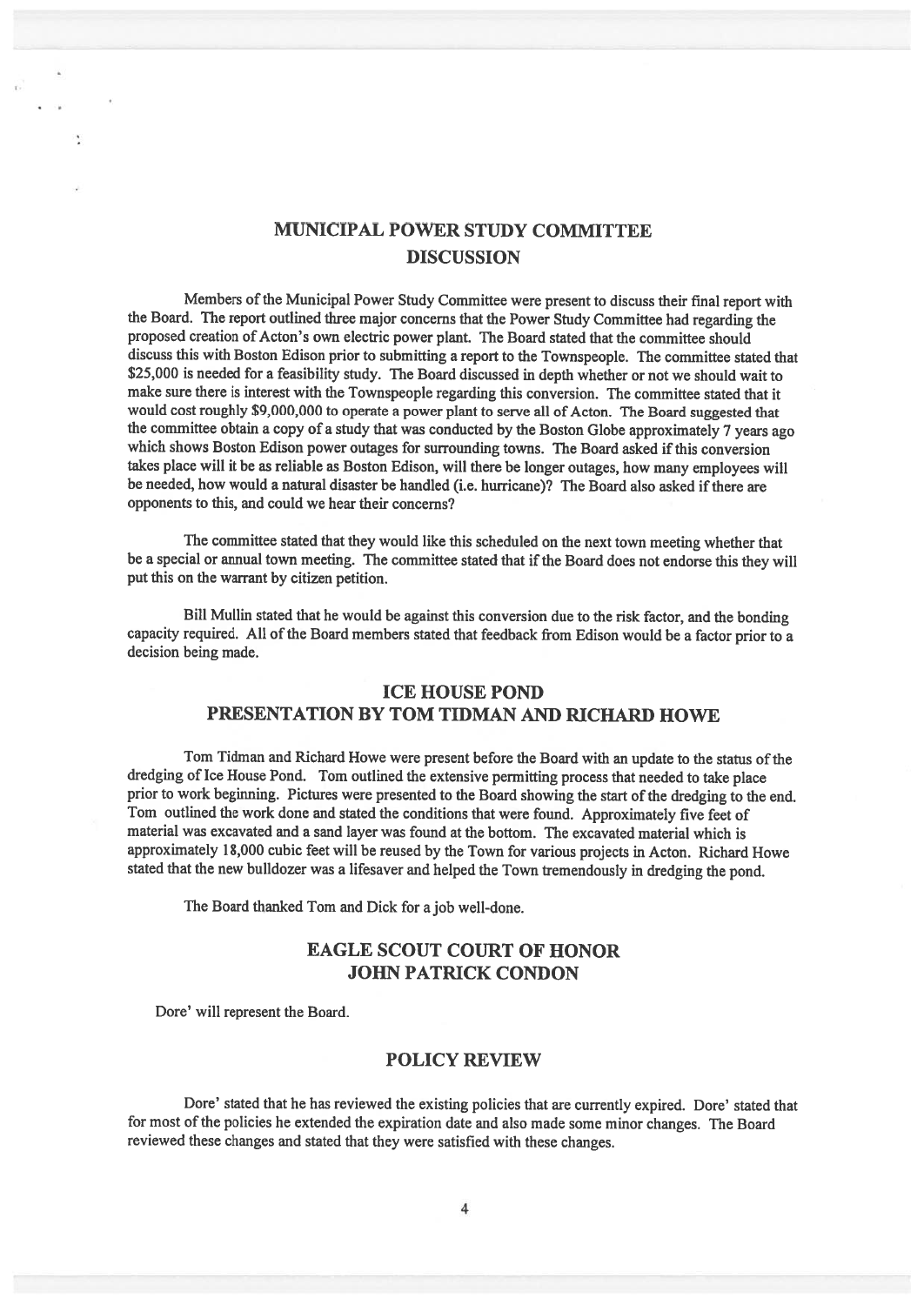NANCY TAVERNIER - Move to adopt the policies as amended. WAYNE FRIEDRICHS -Second. UNANIMOUS VOTE.

#### REQUEST TO ADOPT A LEASH LAW

Nancy stated that <sup>a</sup> Leash Law is <sup>a</sup> valid issue for Town meeting to adopt, however, it has been hashed out previously resulting in Town Meeting voting it down. The Board stated that this would need to added to the warrant by citizens petition and that Town meeting would need to vote on this.

## TOWN MANAGERS REPORT

Don stated that the meeting regarding train whistle bans with Senator Kennedy's Office had gone well and that Garry Rhodes presented an outstanding packet that the Federal Railroad Administration was impressed by. Nancy asked if the Board would mind if she wrote letters to surrounding towns regarding the support of this ban on Board of Selectmen letterhead. F. DORE' HUNTER - Move to authorize Nancy to send letters on behalf ofthe Board of Selectmen. BILL MULLIN - Second. UNANIMOUS VOTE.

Bill stated that he would represent the Board in the dedication of the First Parish Church in Stow.

Dore' stated that he had spoke with Mr. Jutton regarding the Rosen property and stated that Mr. Jutton feels he will not get the Town Meeting vote to construct a mall at the Concord Auto Auction side.

The meeting adjourned at 10:40 PM.

/ / **Date** 

Sheryl Ball Recording Secretary Min \$29.Doc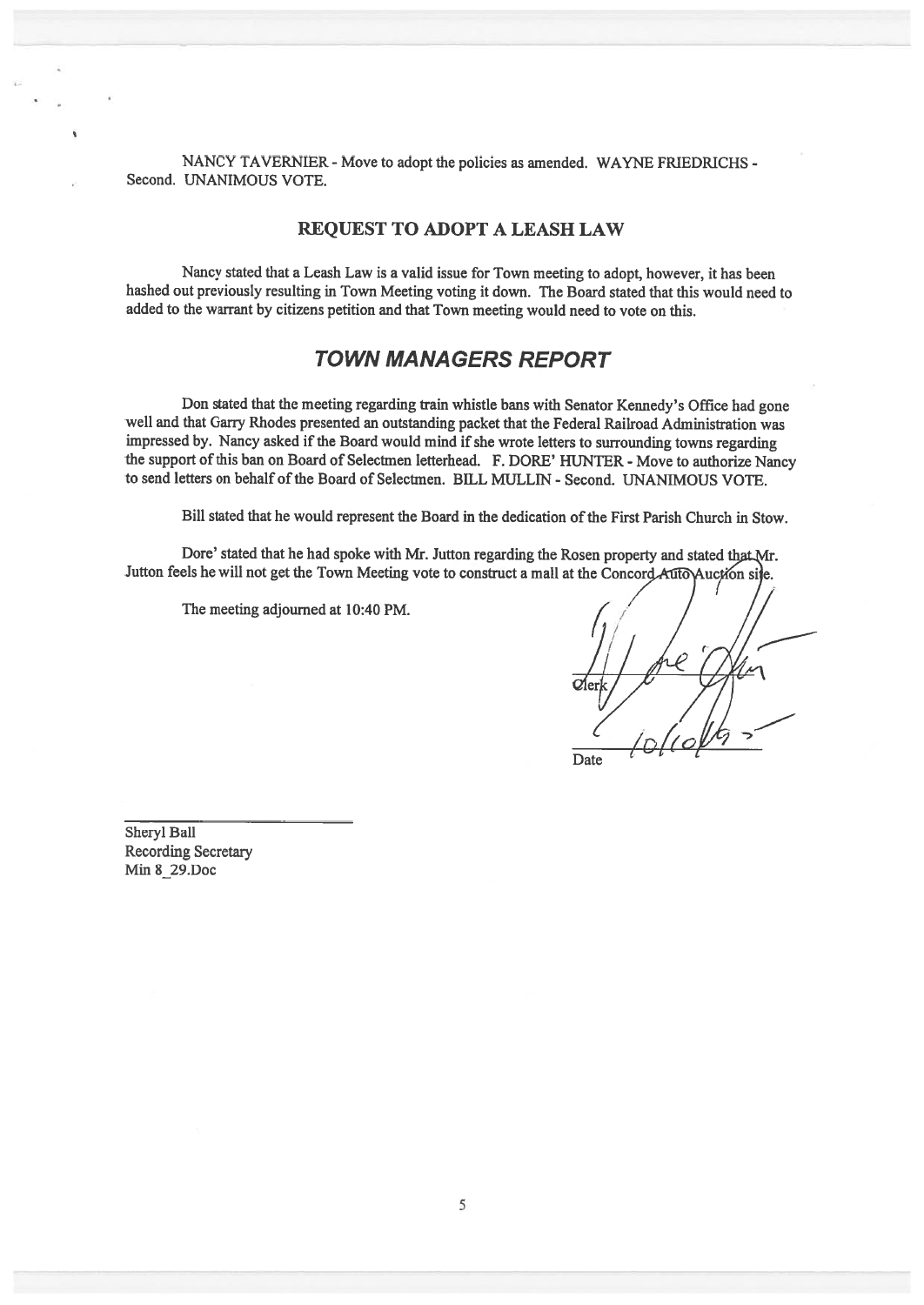August25, 1995

TO: Board of Selectmen

FROM: William C. Mullin, Chairman

SUBJECT: Selectmen's Report

## **AGENDA** Room 204 August 29, 1995

#### I. CITIZEN'S CONCERNS

- II. PUBLIC HEARINGS & APPOINTMENTS
- 1. 7:31 BOSTON EDISON -ARLINGTON STREET Enclosed please find <sup>a</sup> reques<sup>t</sup> to perform work on Arlington Street and staff comment for Board action.
- 2, 7:32 DECK HOUSE. ABOVE GROUND STORAGE 848 Main Street Enclosed please find application and staff comment for Board action.
- 3. 7:33 BOSTON EDISON CENTRAL STREET -Enclosed please find two requests to perform work on Central Street. This was approved under consent for emergency hookup at the August 15, 1995 meeting.
- 4. 7:45 SPECIAL PERMIT 7111195-352 -JUST LOAF'N BREAD COMPANY Enclosed please find staff comment regarding Special Permit Application for Board action.
- 5. 8:00 COMMON VICTULLER LICENSE -JUST LOAF'N BREAD COMPANY Enclosed please find application and staff comment regarding the application of Just LoafN Bread Company for <sup>a</sup> common victullers license at 344 Great Road for Board action.
- 6. 8:10 JOHN DUNBAR HISTORIC DISTRICT COMMITTEE INTERVIEW- Enclosed please find Mr.Dunbar's Citizen Resource Sheet and VCC recommendation of appointment as <sup>a</sup> full member of the HDC for Board action.
- 7. 8:20 FENCE COMPLAINT HEATHER HILL ROAD Enclosed please find staff comment regarding complaint of fence installation.
- 8. 8:30 CHRISTOPHER TOLLEY PLANNING BOARD INTERVIEW Enclosed please find Mr. Tolley's Citizen Resource Sheet and VCC recommendation of appointment as <sup>a</sup> full member of the Planning Board for Board action.
- 9. 8:40 RITA DOLAN BOARD OF HEALTH INTERVIEW Enclosed please find Ms. Dolan's Citizen Resource Sheet and VCC recommendation of appointment as an associate member of the Board of Health for Board action.